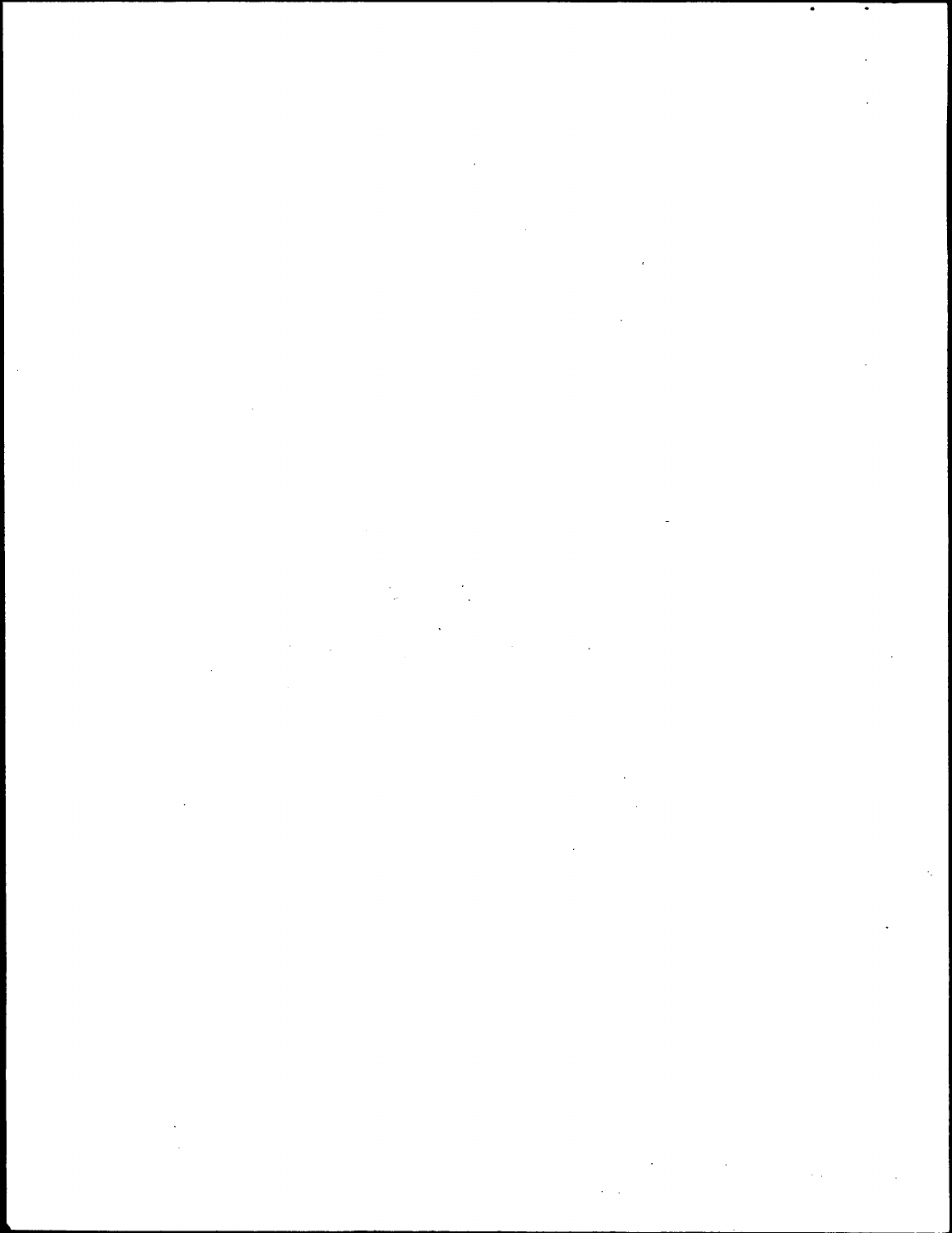#### State Ethics Commission

#### Sixth Annual Report

January 1, 1984 - December 31, 1984

#### GENERAL STATUTORY IMPLEMENTATION

The State Ethics Commission met eleven times during Calendar Year 1984. During the year the Commission was involved in program activity relating to all areas of its statutory mandate. These include financial disclosure, conflict of interest, lobbyist disclosure, local government ethics laws, school board ethics regulations, advisory opinions, enforcement matters and public information activities.

## Issuance of Advisory Opinions

The Commission issues advisory opinions in response to requests *from* officials, employees, and others who are subject to the Law. Additionally, the Commission may issue advisory opinions to other persons. During Calendar Year 1984 the Commission received 40 requests for advisory opinions. The Commission issued 33 advisory opinions in 1984. There were six requests for advisory opinions pending at the end of the calendar year. Thirty-two of the opinions issued in 1984 dealt primarily with the conflict of interest provisions of the Law. One opinion covered lobbying issues.

#### Financial Disclosure

The administration of the financial disclosure program continued to involve the identification of and those required to file, providing technical assistance to filers and monitoring compliance with the Law. A comprehensive review of legislative financial disclosure forms was conducted as part of a phased program for review of the forms of all officials and employees. Steps were also taken to implement a new provision of the Law passed by the 1984 General Assembly which requires officials leaving their position to file a financial disclosure form within 60 days of their departure.

# Lobbyist Disclosure and Regulation

During the lobbying year which ended on October 31, 1984, 560 lobbyists registered with the Commission. This represents an increase from the 518 registered in the previous year. Although the largest number of lobbyists are registered during the legislative session, registrations are beginning and ending throughout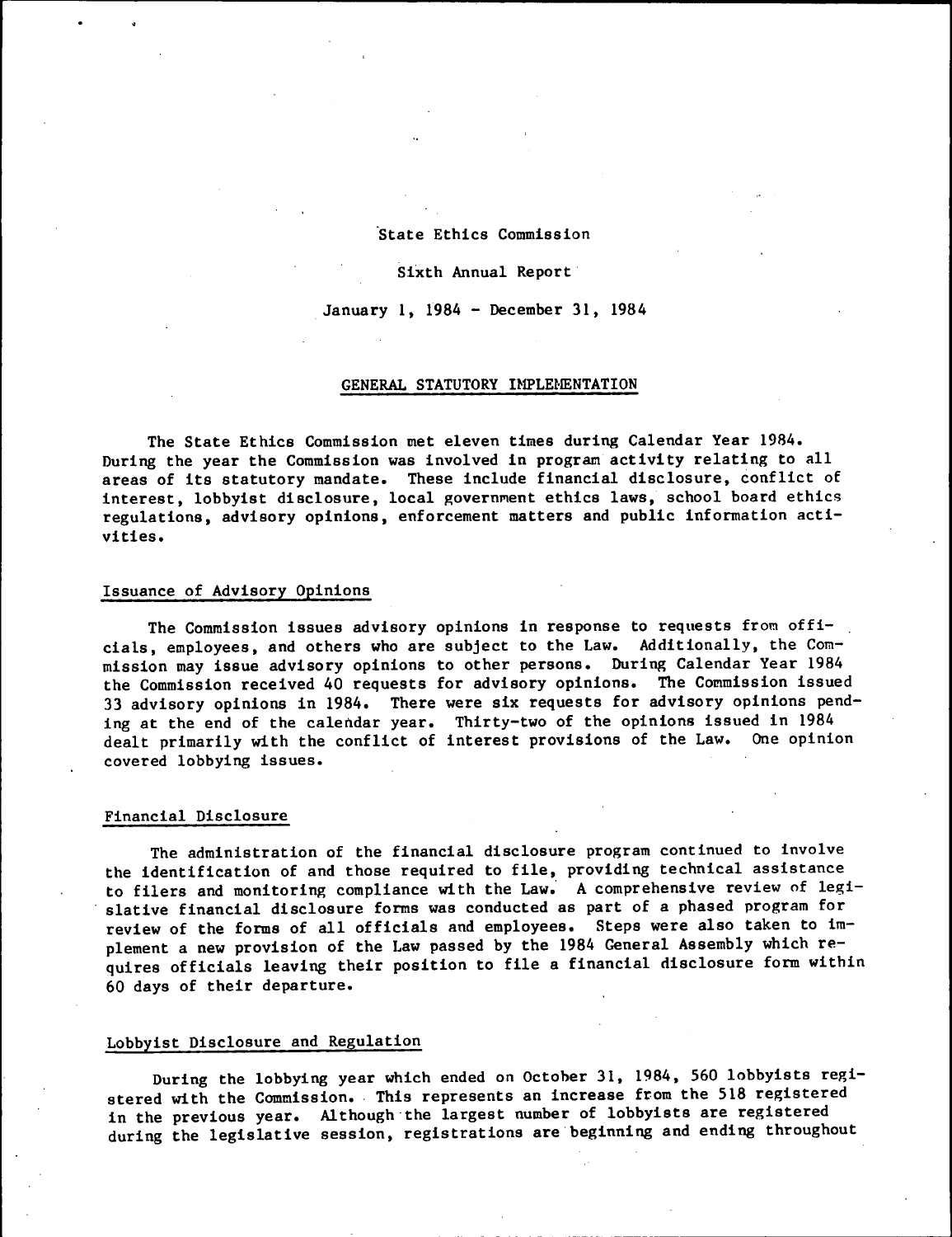the lobbying year, which begins on November 1 and ends on October 31 of the following year. The expenses reported for the period of October 31, 1984 represent a 26% increase over the previous year. This is the largest increase in expenditures since the Ethics Commission started to administer the program in 1979. An analysis of individual reports indicates that fifty-eight lobbyist employers reported having total lobbying expenditures of \$25,000 or more. Reports covering individual lobbyists registered on behalf of one or more clients indicated that ten of these persons received \$50,000 or more in compensation for services. Six of these lobbyists reported compensation of \$100,000 or more.

The following expenditure data summarizes lobbying expenditures for the lobbying year indicated on the chart:

|    | Type of Expense                                                                                                                                                                                                                                                                                                                                            |                           | Lobbving Year |                            |                       |                           |         |  |  |
|----|------------------------------------------------------------------------------------------------------------------------------------------------------------------------------------------------------------------------------------------------------------------------------------------------------------------------------------------------------------|---------------------------|---------------|----------------------------|-----------------------|---------------------------|---------|--|--|
|    |                                                                                                                                                                                                                                                                                                                                                            | 11/1/81<br>to<br>10/31/82 |               | 11/1/82<br>to.<br>10/31/83 |                       | 11/1/83<br>to<br>10/31/84 |         |  |  |
| ı. | Expenditures for meals and bever-<br>ages for officials or employees<br>or their immediate families.                                                                                                                                                                                                                                                       | S                         | 120,044       |                            | $$152,998$ \$         |                           | 209,656 |  |  |
| 2. | Expenditures for special events,<br>including parties, dinners, ath-<br>letic events, entertainment, and<br>other functions to which all mem-<br>bers of the General Assembly,<br>either house thereof, or any<br>standing committee thereof were<br>invited. (Date, location, group<br>benefited, and total expense for<br>each event are also reported.) | $\mathsf{s}$              | 115,289       |                            | $$109,855$ $$120,598$ |                           |         |  |  |
| 3. | Expenses for food, lodging, and<br>scheduled entertainment of offi-<br>cials and employees and spouses<br>for a meeting given in return<br>for participation in a panel or<br>speaking engagement at the<br>meeting.                                                                                                                                       | \$                        | 8,404         |                            | $$10,131$ \$          |                           | 9,930   |  |  |
| 4. | Expenditures for gifts to or for<br>officials or employees or their<br>immediate families (not including<br>sums reported in 1, 2, and 3).                                                                                                                                                                                                                 | \$                        | 841           | $\mathsf{S}$               | 4,084                 | $\mathsf{S}$              | 64,094  |  |  |
|    | Subtotal of items $1, 2, 3, 64$                                                                                                                                                                                                                                                                                                                            | Ş.                        | 244,578       |                            | \$277,068             | S.                        | 404,278 |  |  |

 $-2-$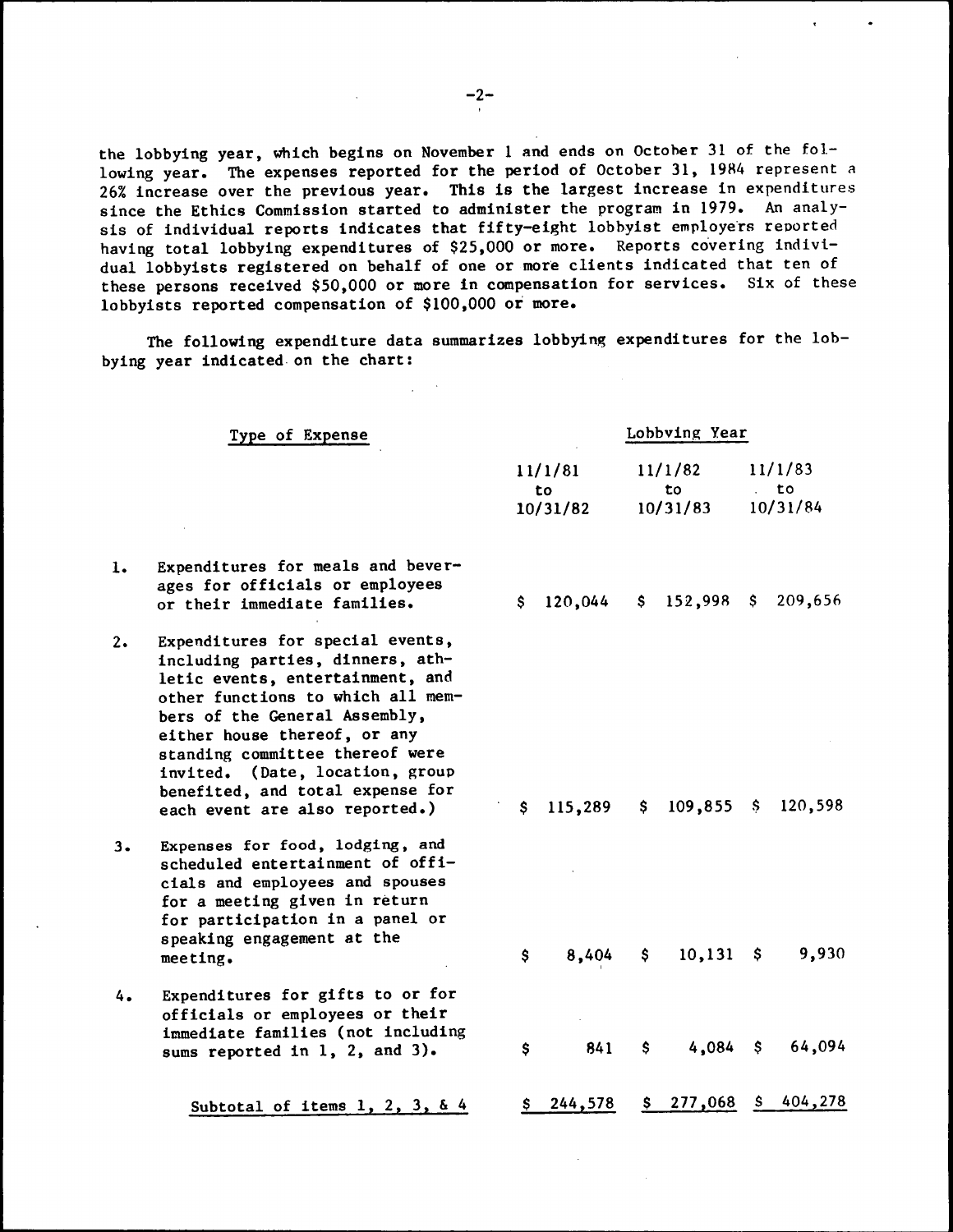| 5.  | Total compensation paid to regis-<br>trant (not including sums reported<br>in any other section).        |              |                                    |    | \$2,627,181 \$2,868,090 \$3,765,245               |  |         |  |
|-----|----------------------------------------------------------------------------------------------------------|--------------|------------------------------------|----|---------------------------------------------------|--|---------|--|
| 6.  | Salaries, compensation and reim-<br>bursed expenses for staff of the<br>registrant.                      |              | $$249,098$$ $$283,327$$ $$289,963$ |    |                                                   |  |         |  |
| 7.  | Office expenses not reported in<br>items 5 and 6.                                                        | $\mathsf{s}$ |                                    |    | 251,140 \$ 254,125 \$ 372,935                     |  |         |  |
| 8.  | Cost of professional and technical<br>research and assistance not reported<br>in items 5 and 6.          | \$           |                                    |    | 63,253 $\frac{1}{2}$ 55,556 $\frac{1}{2}$ 251,280 |  |         |  |
| 9.  | Cost of publications which expressly<br>encourage persons to communicate<br>with officials or employees. | \$.          | 106,340                            | \$ | $153,167$ \$ 155,155                              |  |         |  |
| 10. | Fees and expenses paid to witnes-<br>ses.                                                                | \$.          | 27,712                             |    | $S$ and $S$<br>$5,942$ \$                         |  | 11,824  |  |
| 11. | Other expenses.                                                                                          | \$           | 107,846                            |    | $$127,514$ \$                                     |  | 164,812 |  |
|     | Total of items 1 through 11                                                                              |              | \$3,677,148                        |    | $$4,024,789$ $$5,425,492$                         |  |         |  |

# enforcement Activities of the Constitution and Activities of the Constitution and Activities of the Constitution Activities of the Constitution Activities of the Constitution Activities of the Constitution Activities of th

The Ethics Law and implementing rules of the Commission provide that any person may file a complaint with the Commission. Complaints must be signed under oath, and allege a violation of the Law by a person subject to the Law. Additionally, the Commission may file a complaint on its own initiative, and may carry out preliminary inquiries at its discretion.

In Calendar Year 1984 the Commission issued eighty-eight complaints. Eightyone complaints involved financial disclosure matters, four complaints related to conflict of interest issues, and three complaints involved the lobbying law. Also, during this year action was completed on fifty-seven complaints. All of these complaint cases were completed by accepting cure or settlement agreements. Forty-one complaints were still active at the end of the Calendar Year. The Commission Initiated twelve preliminary inquiries during.1984 in order to evaluate whether a complaint should be filed. Six preliminary inquiries were still in process at the end of the year. The eighty-one financial disclosure complaints were the result of a continuing compliance review program originally instituted in 1983 to ensure that covered individuals comply with the filing requirement. The processing of financial disclosure complaints has become an expensive and time consuming process. Although the number of people failing to file after two notices represents only slightly over 1% of those required to file, the Commission believes that in lieu of resorting to court ordered fines, some financial charge to those who continue to ignore the filing requirements even after a hearing

- 3-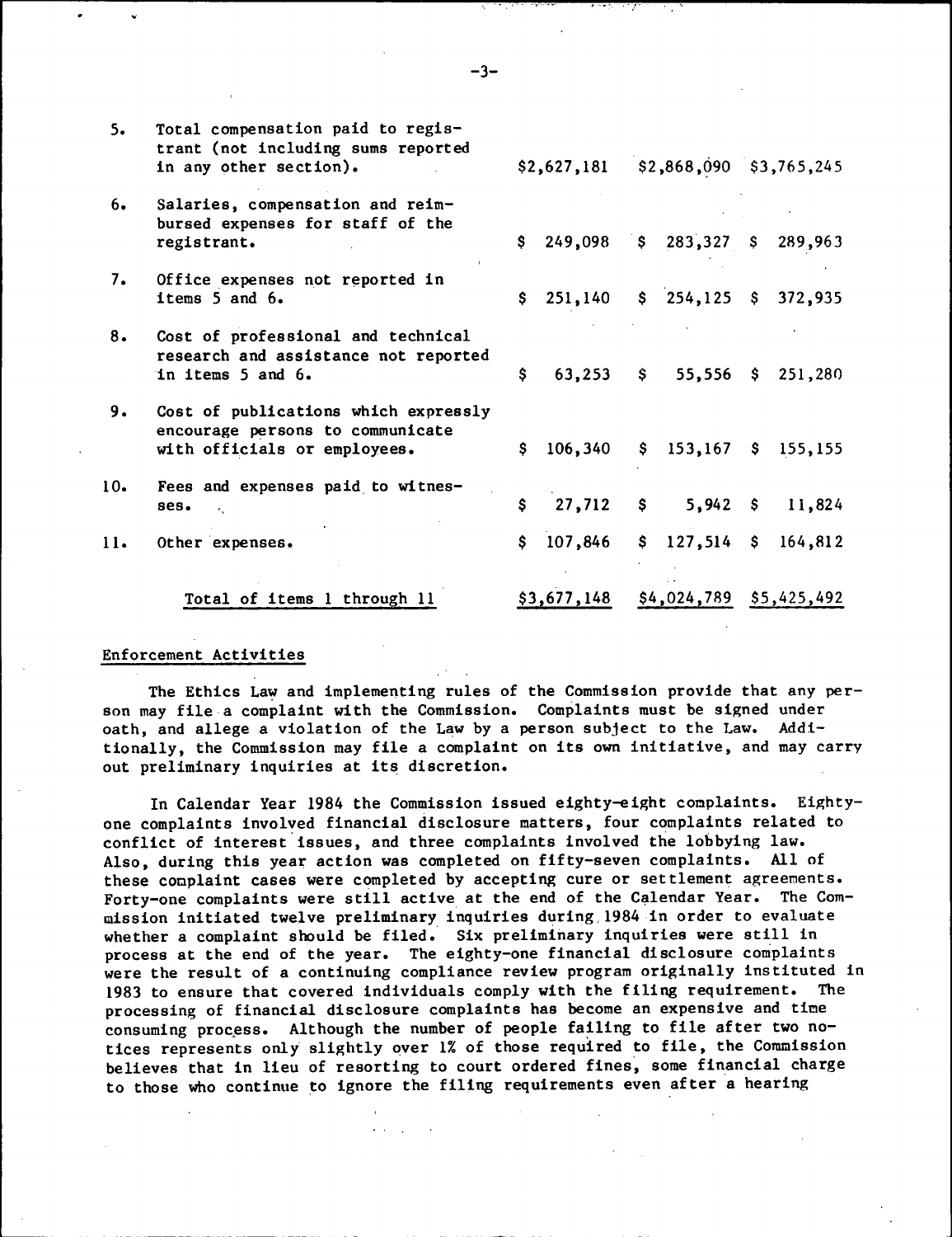notice has been issued is necessary to insure timely availability of forms. Therefore, the Commission has announced a general policy of requiring some financial settlement of complaint cases where the form filed at any time after a hearing notice is sent to the non-filer. This notice generally occurs about 75 days after the report is due and follows two other notices and a complaint document. Although there are only a few lobbyists that are significantly late in registration and activity reporting, there have been some instances where the same registrant has been late on more than one occasion. The Commission is considering recommending legislation which would provide for a late filing in both the financial disclosure and lobbying program.

### Local Government Ethics Laws

Maryland counties and cities are required under Title 6 of the Ethics Law to enact local laws similar to the State law. Criteria for evaluating similarity to the State Law are defined in Commission regulations. Municipalities, based on size and other factors, may be exempted from all or part of the requirement, though an exemption may be granted only in response to a written request. The Commission was involved during all of 1984 in reviewing enacted laws. At the end of 1983 all counties had enacted ethics laws and submitted them for Commission review. Additionally, municipalities that either could not be exempted from the law or did not want to be exempted from the law had passed local ordinances. As of December 31, 1984 thirty-two municipalities had laws which had not been approved as meeting Commission requirements. It is likely that a significant number of these towns will be fully or partially exempted from the law based on size and related considerations. Fifty municipal laws had been approved by the Commission.

By the end of 1983 the Commission had reviewed all county laws to determine if they met State standards. In 1984 the Commission continued to work with counties whose laws did not meet Commission standards. Twenty counties have enacted approved laws. It is anticipated that the remaining three counties and Baltimore City, which are not now in compliance, will enact amendments in conformity with Commission regulations in the first half of 1985.

In addition to the requirement that counties and cities enact ethics laws, the 1983 Session of the General Assembly amended the Law to require local school boards either to promulgate ethics regulations similar to the State Law or be covered by county ethics laws. The Commission issued regulations covering this requirement in 1983. At the end of 1984 twenty-two county Boards of Education and Baltimore City had issued regulations which had been approved by the Commission. One School Board is in the process of issuing regulations; the remaining board has decided to be covered by the county law.

#### Educational and Informational Activities

The Commission staff has been active in providing information to those covered by the Ethics Law, as well as other persons interested in its requirements. A substantial daily staff workload has involved advising employees, officials, candidates, and lobbyists on how to complete forms and providing informal advice regarding possible conflicts of interest. The Commission staff has also assisted local government and school board officials in drafting their ethics laws and regulations.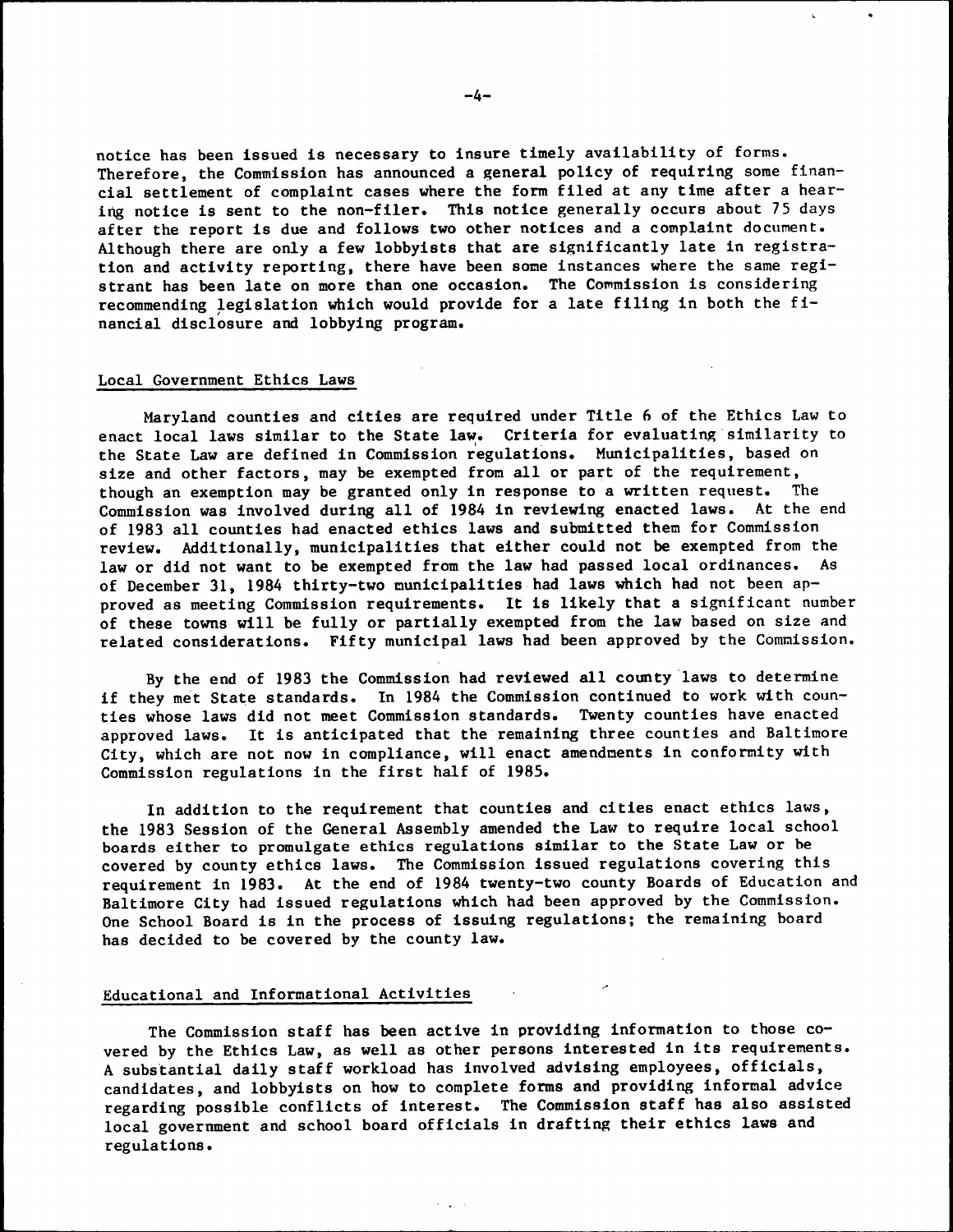A briefing for lobbyists and those interested in the operation of the lobbying law was held in Annapolis during the 1984 Session of the General Assembly. The Commission has continued to maintain an office in Annapolis during the legislative session in order to provide assistance in the completion of lobbying or financial disclosure forms.

An important part of the Commission's public information activity involves distribution of lists of registered lobbyists and provision of assistance to persons inspecting various forms filed with the Commission. A pamphlet describing the Ethics Law has been made available to management level employees in all State agencies. A new pamphlet covering ethics requirements for part-time members of State board**8** and commissions was developed during 1984 and will be distributed on a comprehensive basis during 1985.

### LEGISLATIVE RECOMMENDATIONS AND ISSUES

The Commission continues to review the adequacy of the Public Ethics Law as required by the statute. An area currently being considered by the Commission for recommended legislation is a fee for late lobbying and financial disclosure forms. Another idea under consideration is the possibility of requiring a special lobbying report during the General Assembly session for lobbyists having significant expenditures during that part of the reporting period.

The recommendations listed below were made in previous Commission annual reports and the Commission continues to believe these would be appropriate based on its experience in administering the ethics program.

# School Board Ethics Regulations

In the 1983 session of the General Assembly the Legislature enacted a change in the Ethics Law requiring that local school boards either enact ethics laws or be covered by the county laws. This program is now in place. There is a weakness not addressed in the law in that school boards do not have the same powers to assess penalties as counties and cities. Although the boards do have available some personnel sanctions regarding employees, sanctions for violations by board members and lobbyists who violate the regulations are very limited. Statutory authority regarding candidates for school board positions also needs to be strengthed. The Commission recommends that the General Assembly pass legislation to assure adequate sanctions for violations of school board ethics regulations by board members, candidates for board membership, and lobbyists.

#### Confidentiality Requirements

The Public Ethics Law requires a high degree of confidentiality in the investigation and enforcement process. This confidentiality is outlined in section 2-105(e) of the Law and applies to all proceedings, meetings, and activities regarding the complaint. Although these provisions do not prevent disclosure that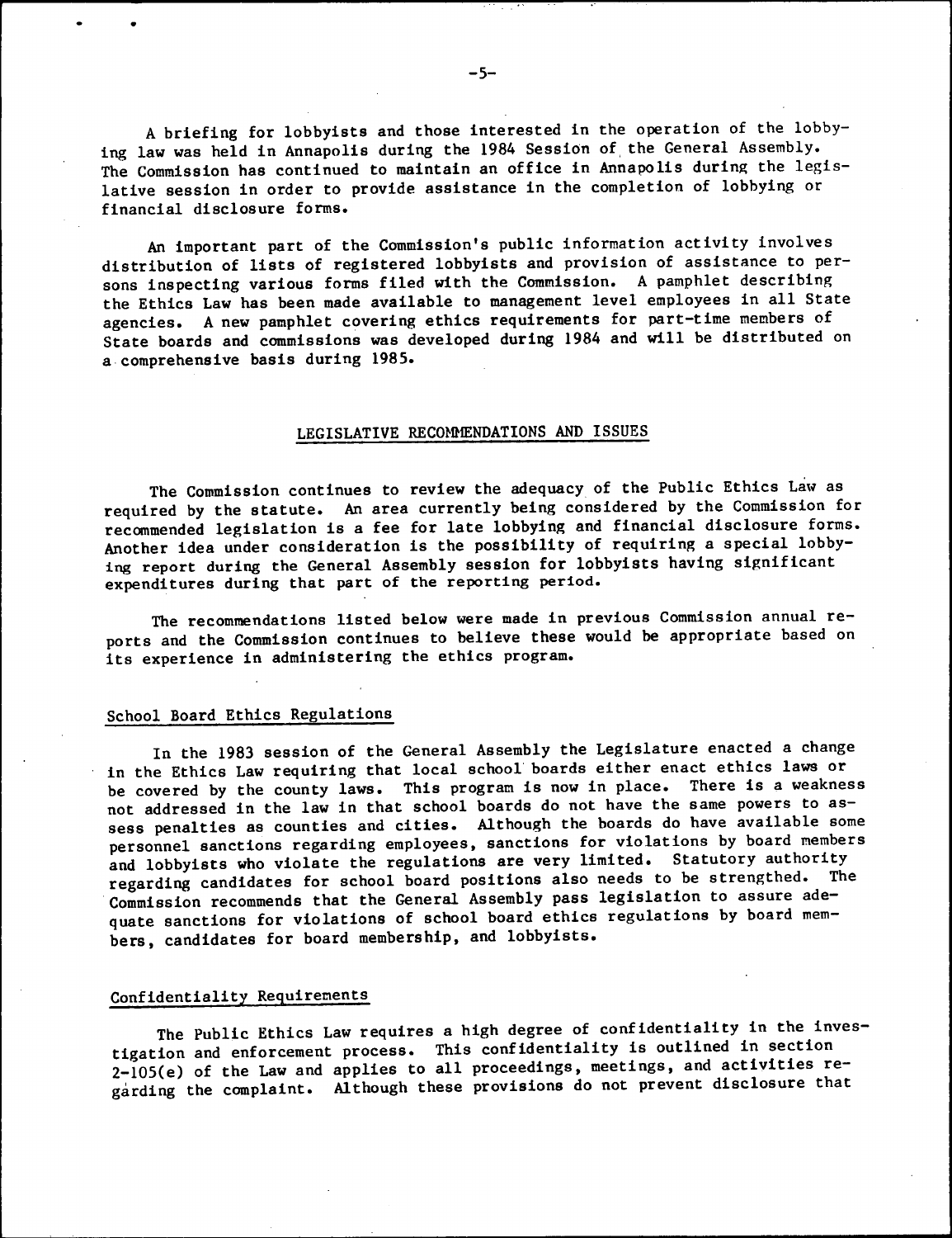is necessary in order to complete investigations, these provisions can operate to prevent agency managers, Department Secretaries and heads of branches of government from knowing about on-going investigations, or even of final cure or settlement agreements accepted in lieu of formal adjudication. This lack of knowledge could result in situations contrary to the public interest and the goals of the Ethics Law.

In view of administrative and legal developments since the enactment of the Public Ethics Law, the Commission recommends that the provisions of sections 2-104 (e) and 2-105(e) of the Ethics Law be reviewed for possible changes. Since there also have been legal issues raised regarding the ability to maintain advisory opinion confidentiality, the provisions contained in section 2-104(e) of the Law should be reviewed.

## Disclosure by New Officials

Sections 4-101 and 4-102 of the Ethics Law provide that new officials are to file a financial disclosure statement within 30 days of appointment and that these statements are to cover the preceeding calendar year. The Commission has received comments from new officials that disclosure of activity for the preceeding year (which may have occurred outside Maryland) is an unnecessary intrusion into their affairs. These filers have suggested that their disclosure should be of interests held, etc., as of the time of their appointment. The Commission originally made this recommendation in September, 1980 and subsequent experience continues to support this view.

The Commission recommends that financial disclosure for new officials (not having a statement on file for the preceeding Calendar Year) cover their holdings at the time of being required to file and not the preceeding calendar year.

## Disclosure of Representation Before State Agencies

The Ethics Law contains a provision prohibiting representation for contingent compensation before State agencies that are not judicial or quasi-judicial in **na**ture. The Law also prohibits the use of the prestige of their office by public **officials and** employees **for their own** personal gain **or** that of another. Section 3-102 of the Ethics Law requires disclosure by members of the General Assembly of representational activities for compensation before State agencies other than judicial agencies. No similar requirement exists for employees and non-legislative elected officials. Disclosure of representational activity would enhance **the**  ability to monitor compliance with the Ethics Law.

The Commission, therefore, recommends that officials who appear before State agencies for compensation include on their annual disclosure form, at **a** minimum, the identity of any agencies involved in this compensated representation.

# Disclosure of Interests in Mutual Funds

The Commission has received suggestions that disclosure of interests in mutual funds be eliminated. Many of these funds are money market funds that did not exist at the time the financial disclosure law was first enacted. Although dis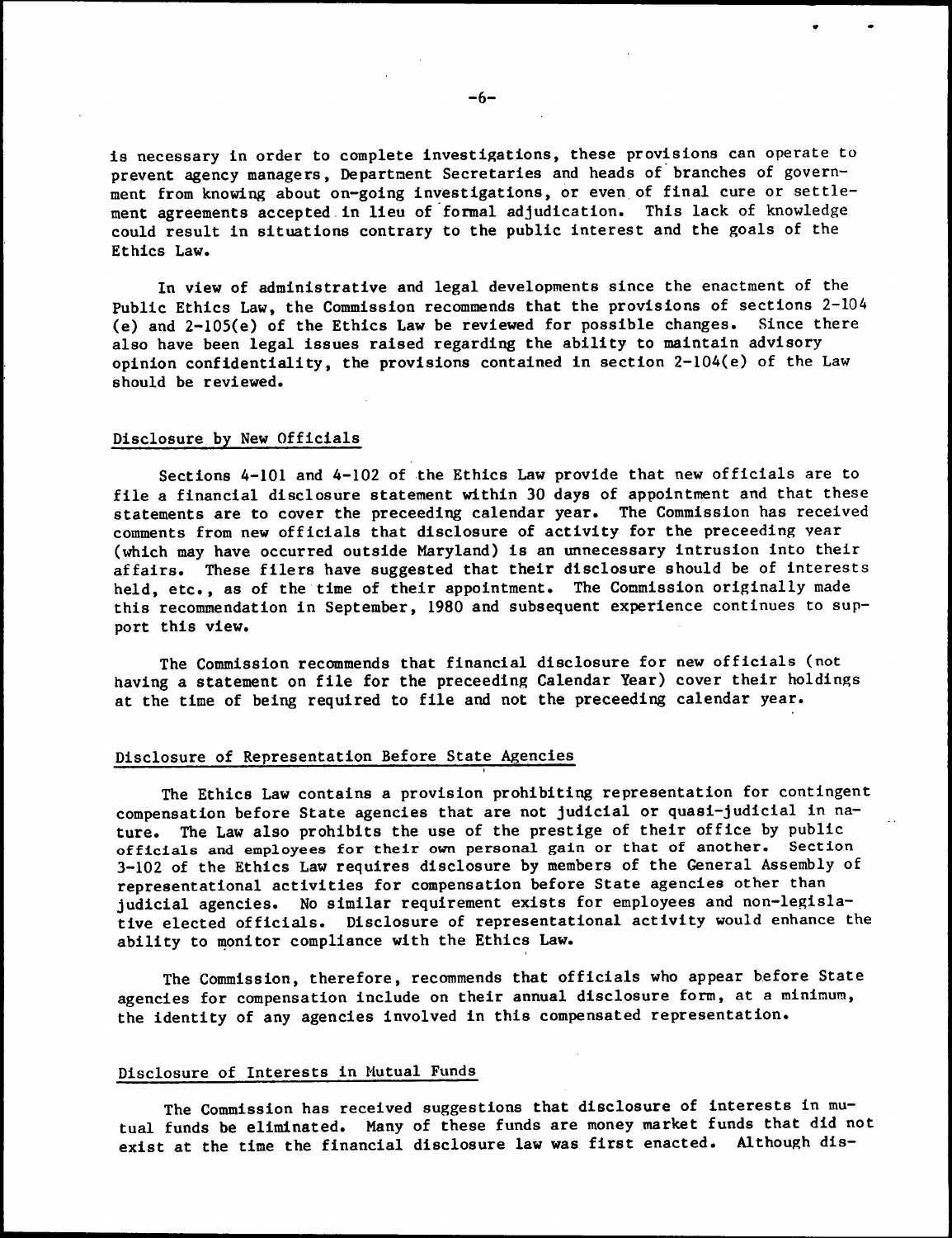closure of these funds may be of some value in monitoring increases in wealth, they are more like interests in bank accounts and insurance policies that are currently exempted from disclosure. The Commission has no experience to date suggesting that these types of interests are very likely to result in violations of the Ethics Law. Also, due to the existence of multiple transactions, disclosure of these types of interests often constitutes a burden to the filer.

The Commission recommends that the current requirement for disclosure of interests in mutual funds be reviewed by the Legislature and that the disclosure requirements for these types of money funds either be reduced or eliminated.

## Attributable Trust Interests

The Commission has received comments indicating that the current language in section 4-104(c) regarding attributable interest creates difficulties for financial disclosure filers, particularly as to small interests in large testamentary trusts. As a result of this difficulty, it is possible that some filers may be unable or unwilling to fully comply with the Law.

The Commission recommends that section  $4-104(c)$  be modified to reduce or eliminate the current disclosure requirements as to small shares of large testamentary trusts.

#### Other Legislative Recommendations

The Commission suggests that consideration be given to or that action be taken regarding the following additional legislative issues:

- The law should be formally clarified to deal with fund raising by employees and officials that is not clearly regulated by the State election laws.

- There is a need to review whether the requirement that a lobbyist must be in the physical presence of an official in order to be required to register should be retained in the Law.

- Some consideration should be given to removing the current language dealing with Commission review of forms in section 2-103(e), and substituting a provision for review consistent with standards to be established by the Commission.

- The word "minor" should be removed from the participation prohibitions in section 3-101(a) of the Law to avoid situations where different results occur depending on whether the adult employee involved is the child or the parent of the person having the interest.

- There is a need to consider adding former officials and employees to the persons prohibited from using confidential information under section 3-107 of the Law.

- The bi-county agency ethics regulation requirements should be reviewed to make sure that sufficient penalty provisions are provided and that the regulations as drafted meet the intent of the Law.